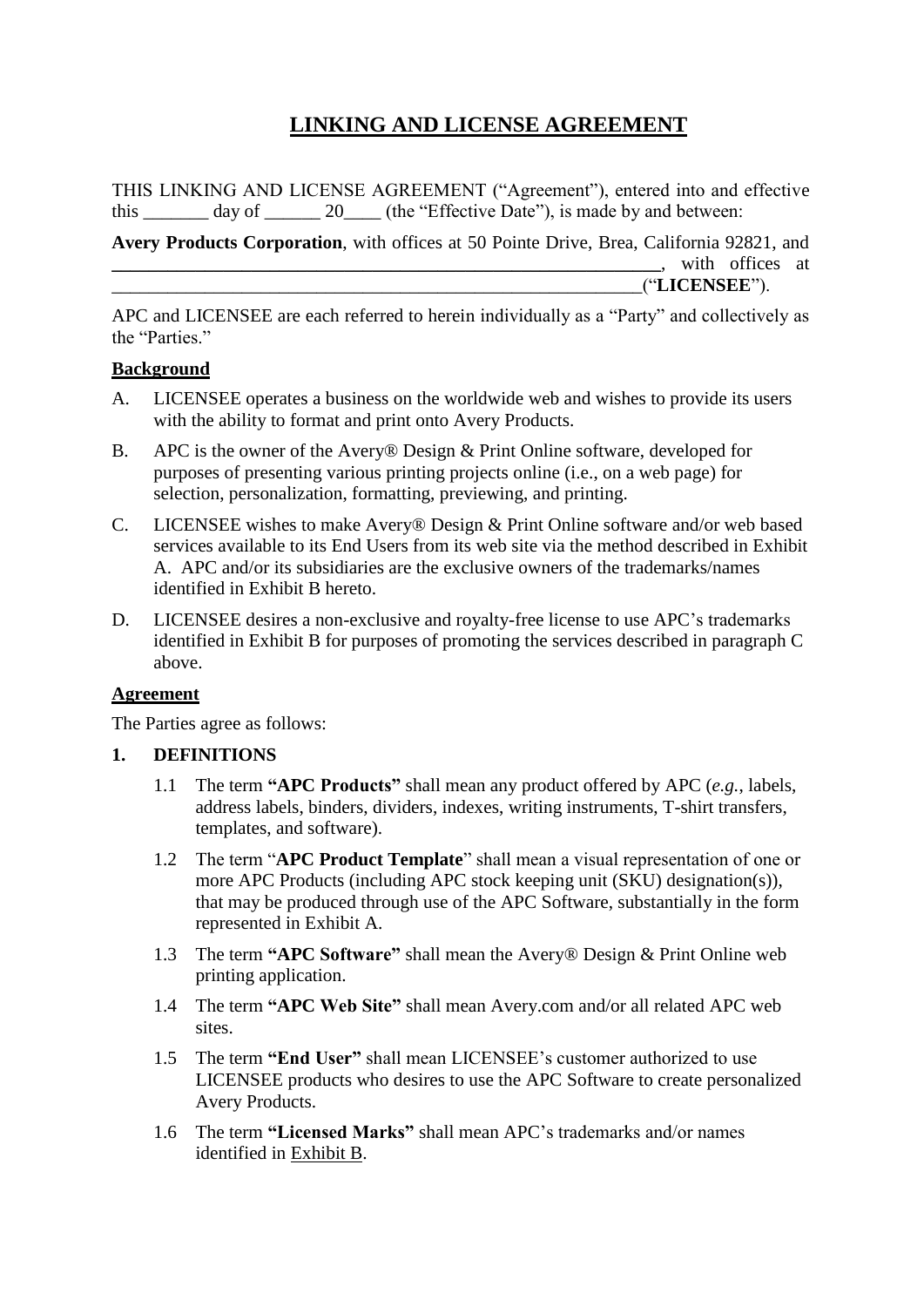- 1.7 The term **"LICENSEE Web Site"** shall mean \_\_\_\_\_\_\_ and/or all related web sites.
- 1.8 The term **"Predesigned Products"** shall mean a representation of a sample APC Software project with regular text and/or graphics, that is created by APC for an APC Product.
- 2. **GRANT OF LICENSE:** APC grants LICENSEE a royalty-free, non-exclusive, nontransferable license to:
	- 2.1 Create a hyperlink on the LICENSEE Web Site to the APC Software on the APC Web Site; *provided,* that LICENSEE shall not place any APC web pages in a "frame" within the LICENSEE Web Site, without specific prior written permission from APC; and
	- 2.2 Present APC product categories (business cards, address labels, *etc.*) on LICENSEE's Web Site in the form of APC Product Templates and/or in the form of Predesigned Projects for APC Products for End User selection; and
	- 2.3 Identify and pass to the APC Web Site data in format interoperable with the APC Software for presentation and printing of the selected project file; and
	- 2.4 Use the Licensed Marks on the LICENSEE Web Site to promote the use of the APC Software and related services.
- **3. CONDITIONS OF USE:** All of the foregoing license grants shall be subject to the following conditions.
	- 3.1 LICENSEE shall state plainly on the LICENSEE Web Site that the APC Software shall be used solely with APC products. The LICENSEE Web Site shall not refer to non-APC Products.
	- 3.2 LICENSEE shall not claim any proprietary rights of any sort in the APC Software or any part thereof.
	- 3.3 The LICENSEE Web Site may provide a gallery of the APC Product Templates and/or Predesigned Projects specifically suited for APC Products only, substantially in the form depicted in Exhibit A. LICENSEE shall not provide its End Users with any desktop or web publishing capabilities that are in APC's sole opinion designed to produce products that compete directly with APC Products. LICENSEE's End Users ultimately will be interacting with the APC Software for presentation, previewing, further styling and modification, printing and, if desired, saving of the End User's project file.
	- 3.4 APC currently produces and plans to continue to develop and expand the features and functionality of the APC Software. Nothing in this Agreement shall, therefore, be construed to prohibit or restrict APC from making improvements to, upgrading the functionality of, or adding features to the APC Software and other software products, LICENSEE shall at no time and in no manner claim rights to implementations and/or functionality added to APC software by APC, regardless of the source of the implementations and/or functionality. LICENSEE acknowledges and agrees that APC retains all of its right, title and interest in the APC Software, and that all use of the APC Software by LICENSEE shall inure to the benefit of APC.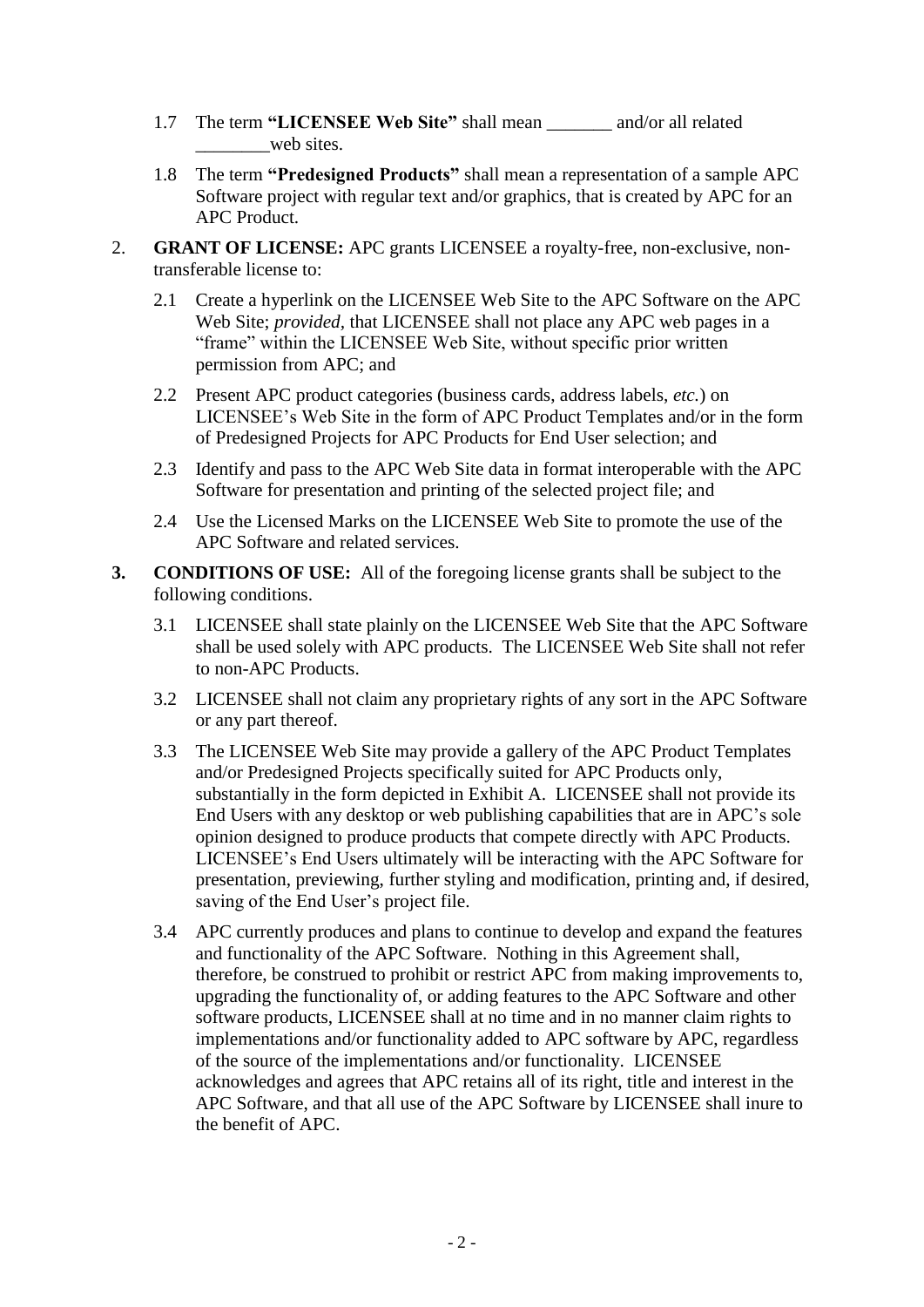#### **4. TRADEMARK USAGE.**

- 4.1 Non-sponsorship. LICENSEE will not state or imply that APC is endorsing, sponsoring or affiliated with LICENSEE. LICENSEE acknowledges and agrees that APC retains all of its right, title and interest in the Licensed Marks, and all use of the Licensed Marks by LICENSEE shall inure to the benefit of APC. LICENSEE acknowledges that the Licensed Marks have acquired secondary meaning. LICENSEE is prohibited from using the Licensed Marks in a manner that is likely to cause confusion with, dilute or damage the reputation or image of APC or any APC Products.
- 4.2 Mark Policies and Standards. LICENSEE shall display the Licensed Marks in accordance with APC's guidelines for using trademarks as set out in Exhibit C attached hereto and by this reference incorporated herein, or as otherwise in effect from time to time and as provided to LICENSEE. APC retains the right to specify and approve the quality and standards of all materials on which the Licensed Marks are displayed and to inspect from time to time samples of such materials. Failure of LICENSEE to adhere to such standards of quality shall be grounds for APC to terminate LICENSEE's rights hereunder.
- 4.3 Validity and Enforceability of Marks. LICENSEE shall not at any time during or after this Agreement assert any claims or interest that may in any way adversely affect the validity or enforceability of any of the Licensed Marks. LICENSEE shall not at any time during or after the effective term of this Agreement dispute and/or contest, either directly or indirectly in any manner, APC's exclusive right and title to the Licensed Marks. LICENSEE shall not use any of the Licensed Marks or similar marks without APC's prior written consent. LICENSEE shall not apply for and/or register, seek to register, or cause to be registered any of the Licensed Marks or similar marks. If LICENSEE creates or otherwise acquires any goodwill or reputation in any of the Licensed Marks, all such goodwill and/or reputation will automatically vest in and inure to the benefit of APC when and as such goodwill or reputation is created or acquired. LICENSEE shall take all actions necessary to effect such vesting and/or inuring. LICENSEE will not make negative or disparaging references to APC, APC Products and/or APC Software or otherwise compare APC Products unfavorably to other products and/or software.
- 4.4 Non-Alteration. LICENSEE shall not alter, modify, dilute, or otherwise misuse any Licensed Mark, or bring a Licensed Mark into disrepute.
- 4.5 No Use of Similar Marks. LICENSEE agrees not to use any other trademark, common law trademark, design, service mark, domain name, trade name, logo, symbol, device, or the like, in combination with a Licensed Mark without the prior written consent of APC. Specifically, LICENSEE shall not link, connect, or refer a Licensed Mark to any non-APC product. The License granted herein is conditioned upon LICENSEE's full and complete compliance with the terms of this Agreement and with the laws of the United States of America including without limitation all trademark and copyright rules and regulations.
- 4.6 Non-Registration. LICENSEE agrees not to apply for registration and/or register in any country any domain name or mark that resembles, or is confusingly similar to, any Licensed Mark.
- 4.7 Infringement and Further Assurances. LICENSEE shall promptly notify APC of any claim, action, suit, proceeding, or litigation that is instituted by any person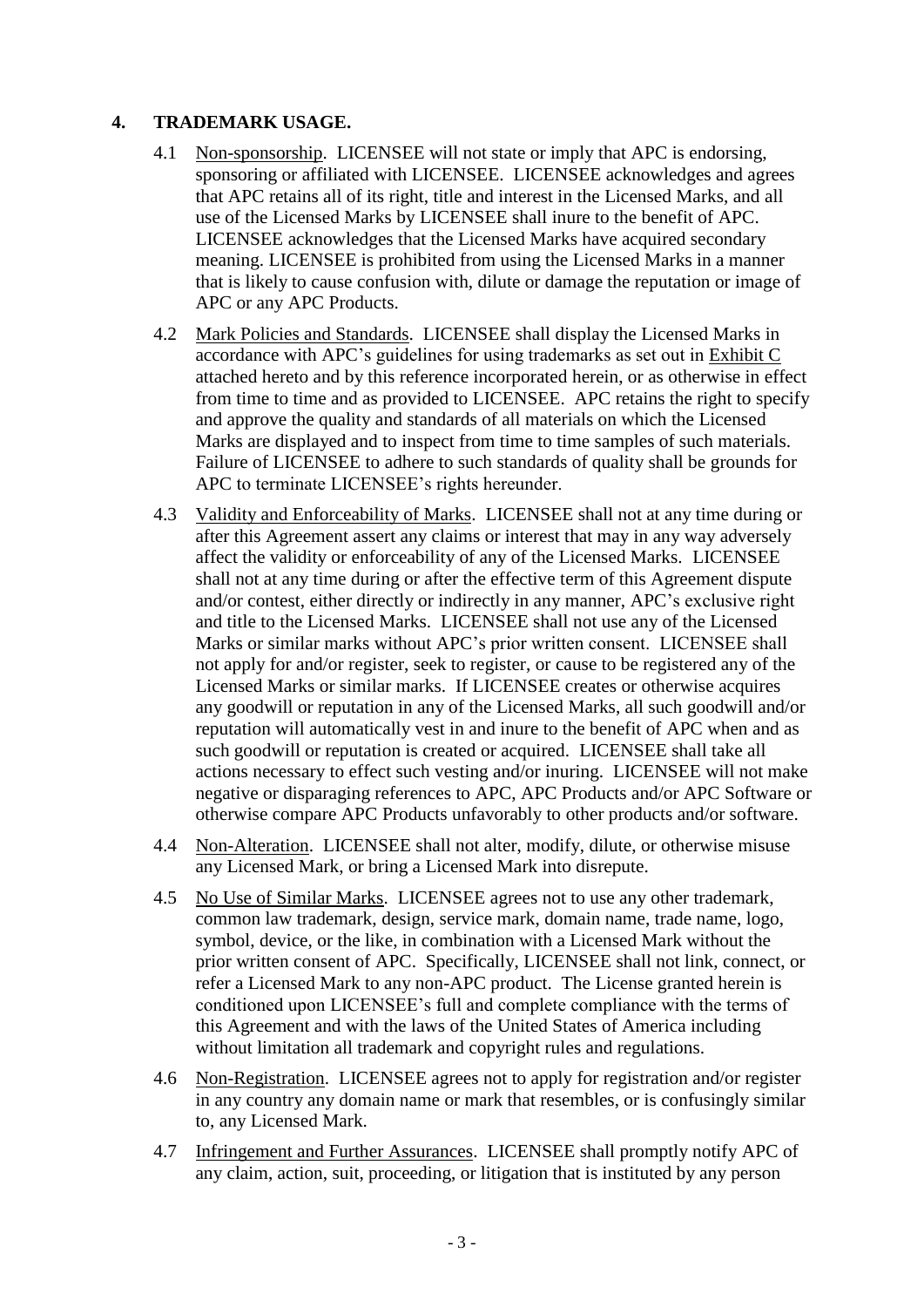against it involving the Licensed Marks. LICENSEE agrees to report all infringement or improper or unauthorized use of the Licensed Marks which come to the attention of LICENSEE to APC, and to reasonably assist APC in protecting same, but LICENSEE acknowledges and agrees that only APC shall have the right to bring an action, claim, or suit in connection with any such infringement. LICENSEE agrees to execute all reasonable documents and further assurances required by APC to register or protect APC's right in the Licensed Marks.

## **5. CONTROL OF USE**

- 5.1 LICENSEE shall submit samples of proposed uses of the Licensed Marks for any web page or Google Ad Word and/or similar Ad Word campaign Program Ad using a Licensed Mark and/or any other proposed depictions of the Licensed Mark to APC, at no cost, for approval prior to any publication. APC shall review and approve or disapprove the samples of proposed uses, in writing, within ten (10) days of receipt thereof; *provided,* however, that if APC fails to approve or disapprove any sample within that time period those items shall be deemed disapproved, and LICENSEE shall immediately discontinue such use of the Licensed Mark.
- 5.2 If at any time, APC determines that the use of any Licensed Mark by LICENSEE is not satisfactory to APC, APC will promptly notify LICENSEE of the nonconformance, and LICENSEE will immediately correct the nonconformity. Upon such notification, LICENSEE shall promptly cease use of the Licensed Mark on such nonconforming uses until the use of the Licensed Mark is proven to be satisfactory to APC.

#### **6. INDEMNIFICATION BY LICENSEE.**

LICENSEE agrees to hold harmless, defend, and indemnify APC (and its subsidiary, associated and affiliated companies, including each of their respective officers, directors, agents and employees) against any and all claims of liability, demands, judgments or causes of action, damages and losses, and costs and expenses related thereto (including but not limited to reasonable attorneys' fees and costs which may include, without limitation, an allocation for in-house counsel), arising from LICENSEE's failure to comply with the terms of this Agreement or LICENSEE's unauthorized use of a Licensed Mark, as well as any claims for unfair trade practice, false advertising, trademark infringement, or the like in connection with the use of the Licensed Marks. LICENSEE's obligation to indemnify APC shall continue beyond the termination or expiration of this Agreement.

## **7. TERM; METHODS OF TERMINATION**

- 7.1 Term. The licenses to use the Licensed Marks herein granted shall be contemporaneous and coterminous with this Agreement and are granted solely for the purposes expressed in this Agreement. All rights to use the Licensed Marks granted herein shall immediately end upon termination or expiration of this Agreement and be of no further force or effect and LICENSEE shall not thereafter use, advertise, or display any name, trademark, trade name, designation or logo which is, or any part of which is, to any extent similar to or confusing with any of the Licensed Marks.
- 7.2 Two Year Term. This Agreement and all rights hereby granted shall remain in effect for two years from the date first above written, and may thereafter with the written agreement of the Parties be extended in one year increments on successive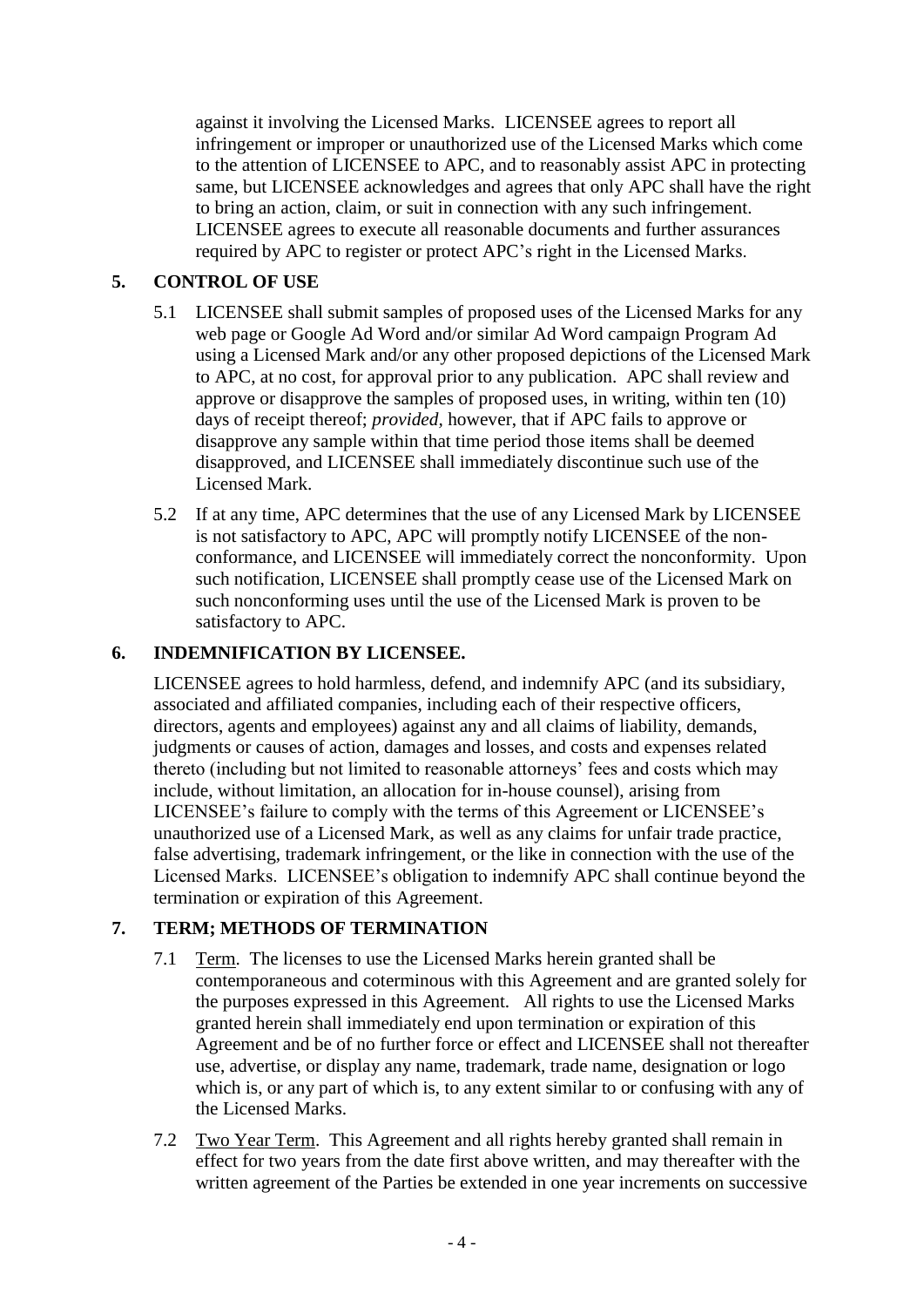anniversaries thereof. Upon termination, LICENSEE will be allowed ten (10) days to discontinue use of the Licensed Mark.

- 7.3 Termination for Cause. Should LICENSEE fail to comply with any provision of this Agreement, APC may terminate this Agreement on fifteen (15) days' written notice; provided, however, that such notice shall be void and of no effect if LICENSEE corrects such default during the fifteen (15)-day notice period.
- 7.4 Termination Without Cause. This Agreement may be revoked and terminated at any time by either Party without cause on sixty (60) days' written notice to the other Party.
- 7.5 Non-Impairment. Termination of this Agreement shall not impair any accrued rights of APC.

#### **8. MODIFICATION AND WAIVER**

- 8.1 This Agreement may be modified from time to time by means of a written agreement signed by both Parties.
- 8.2 No waiver by either Party hereto of any breach of any of the provisions herein set forth shall be deemed a waiver as to any subsequent and/or similar breach.

#### **9. ADDITIONAL TERMS**

- 9.1 Assignment. This Agreement shall inure to the benefit of APC, its subsidiaries, successors, and assigns, but shall be personal to LICENSEE and shall be assignable by LICENSEE only with the prior written consent of APC.
- 9.2 Notice. Any notice required or permitted to be given under this Agreement shall be in writing and shall be delivered personally or sent by facsimile transmission, overnight delivery or first class mail, addressed in the case of APC to Group Manager, Software & Web, at Avery Products Corporation's address set forth above (*with a copy* to its chief legal officer), and in the case of LICENSEE to its address set forth above. Notices shall be deemed given upon receipt or three (3) days after mailing, whichever is earlier. Either party may change the address to which such notices are to be addressed by giving the other party notice in the manner herein set forth.
- 9.3 Governing Law; Venue. This Agreement will be construed in accordance with the laws of the State of California, and the Parties submit to the sole jurisdiction and venue of the state and federal courts located in Los Angeles and Orange County, California.
- 9.4 Entire Agreement. This Agreement contains the entire agreement between the Parties with regard to the subject matter hereof and supersedes all other statements and representations pertaining to this subject matter.
- 9.5 Nature of Relationship. Neither Party shall be or be deemed to be an agent, employee, partner nor a party to a joint venture with the other Party, and neither Party has the power to obligate or bind the other in any manner whatsoever.
- 9.6 Rights Cumulative. The rights, powers, remedies and privileges provided in this Agreement are cumulative and not exclusive of any rights, powers, remedies and privileges provided at law or in equity.
- 9.7 Survival. The provisions of Sections 4.3, 6, 7.1 and 9 of this Agreement shall survive any expiration, cancellation or termination of this Agreement.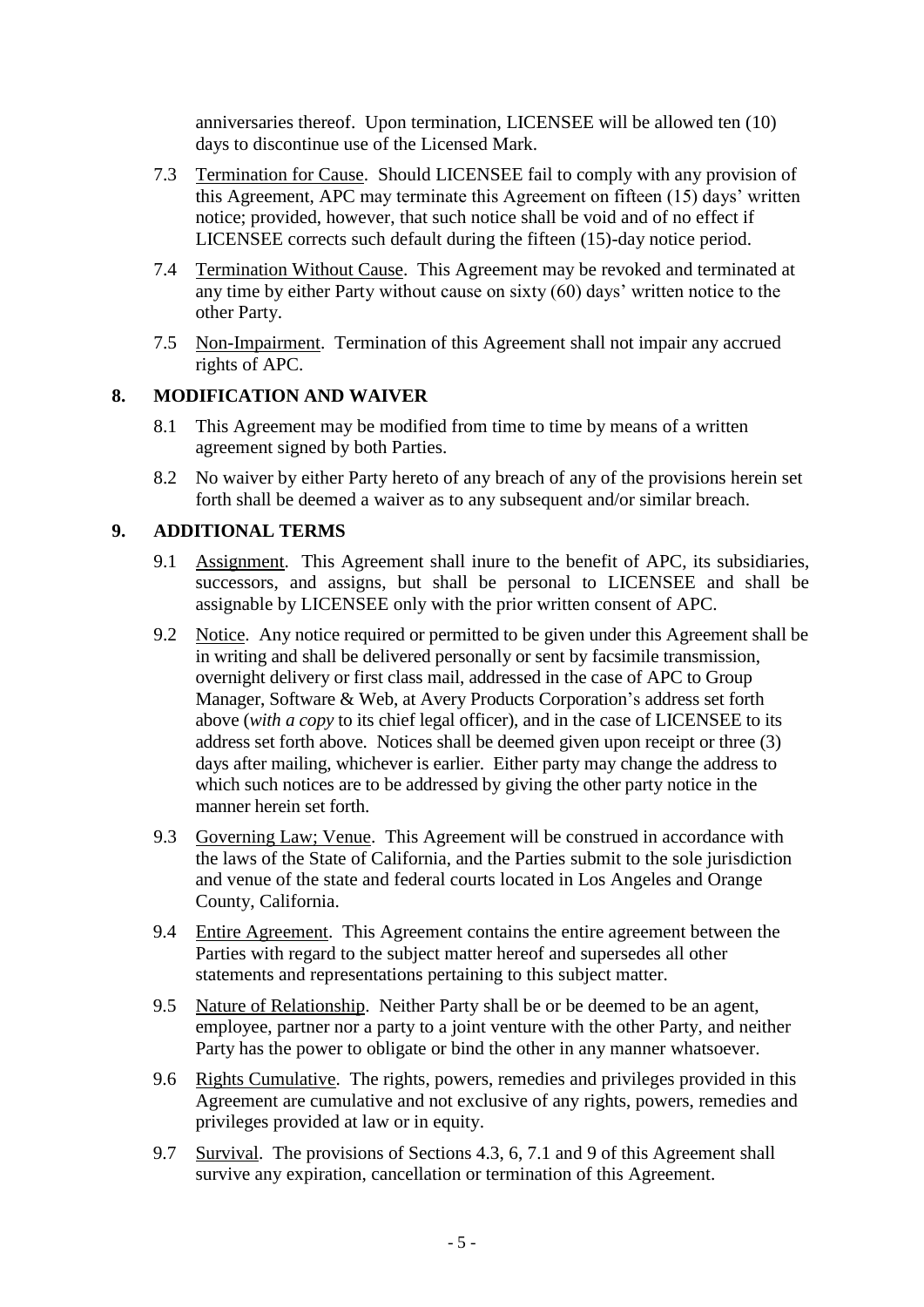**IN WITNESS WHEREOF**, the Parties have signed this Agreement as of the date shown on the first page.

# **Avery Products Corporation ("APC") ("LICENSEE")**

| By:    | By:    |
|--------|--------|
| Name:  | Name:  |
| Title: | Title: |

| By:    |  |  |  |
|--------|--|--|--|
| Name:  |  |  |  |
| Title: |  |  |  |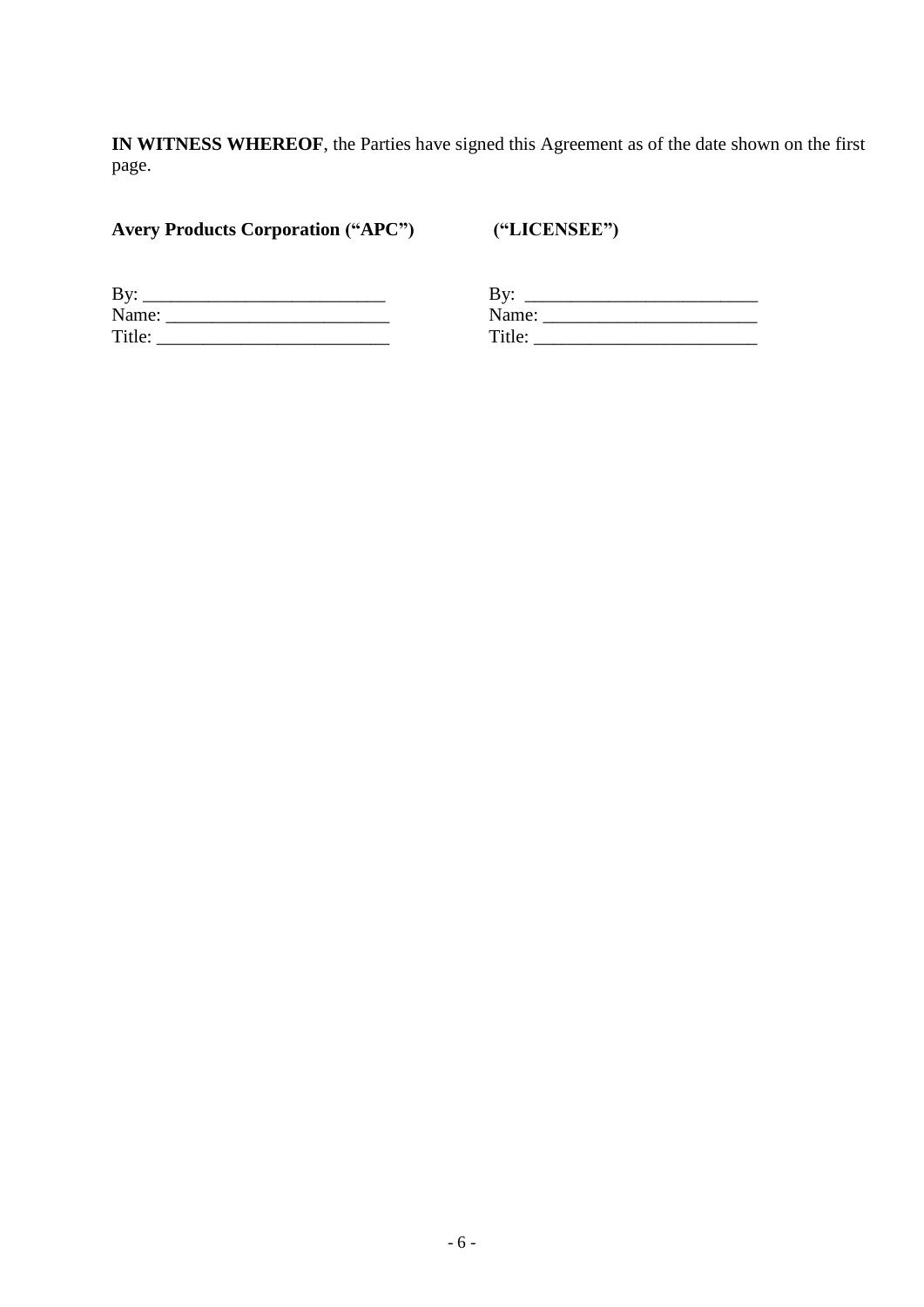# **EXHIBIT A**

#### **1. Method for transferring address data from LICENSEE website to Avery Design & Print for formatting and printing.**

The data management will take place on the LICENSEE website, and the data that will be passed to the APC website is the URL of the merge data file, in this instance a csv file but Excel can also be imported.

An HTML form is constructed on the LICENSEE website to gather this information in hidden fields. Then a call is made to a Java servlet on the APC website that passes the hidden fields as URL parameters to the Avery Design & Print application. The servlet opens the data file, converts it to an xml format and prepares to merge the data.

The End User data is merged into an identified APC Predesigned Project which may have been selected on the LICENSEE website or, if not, the Predesign selection is made on the APC site. The End User data is then displayed in the merged project on the APC Software Design Canvas for the End User to edit, print and save if desired.



## **2. Sample images of LICENSEE screens for selecting Avery products**

After these dialogs have been presented on the LICENSEE site, the data derived here (selection of Avery® product type, indication of whether target project will contain image or not, and identification of address list) is passed through a URL to Avery Design & Print Online. A special predesigned template has been created by APC to serve as a 'container target' for the End User data. The Predesign will appear something like this: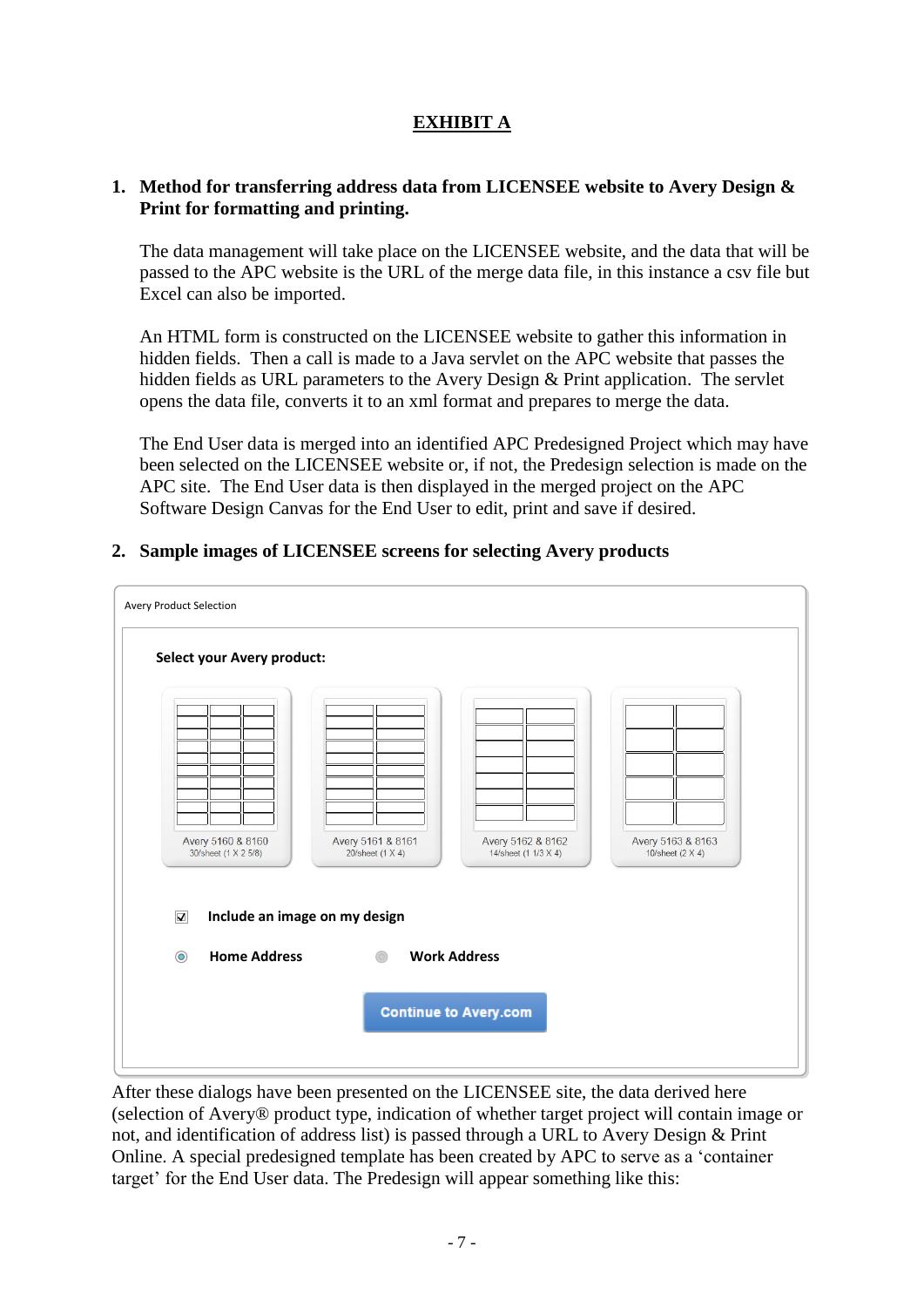[Title] [Name] [Company] [Street] [City] [State] [PostalCode]

Container fields for the data (*i.e.,* Name, Street, City, *etc.*) are present in the Predesign and when the End User data is submitted with the identified data, this data is merged to create the quantity of labels required by the project.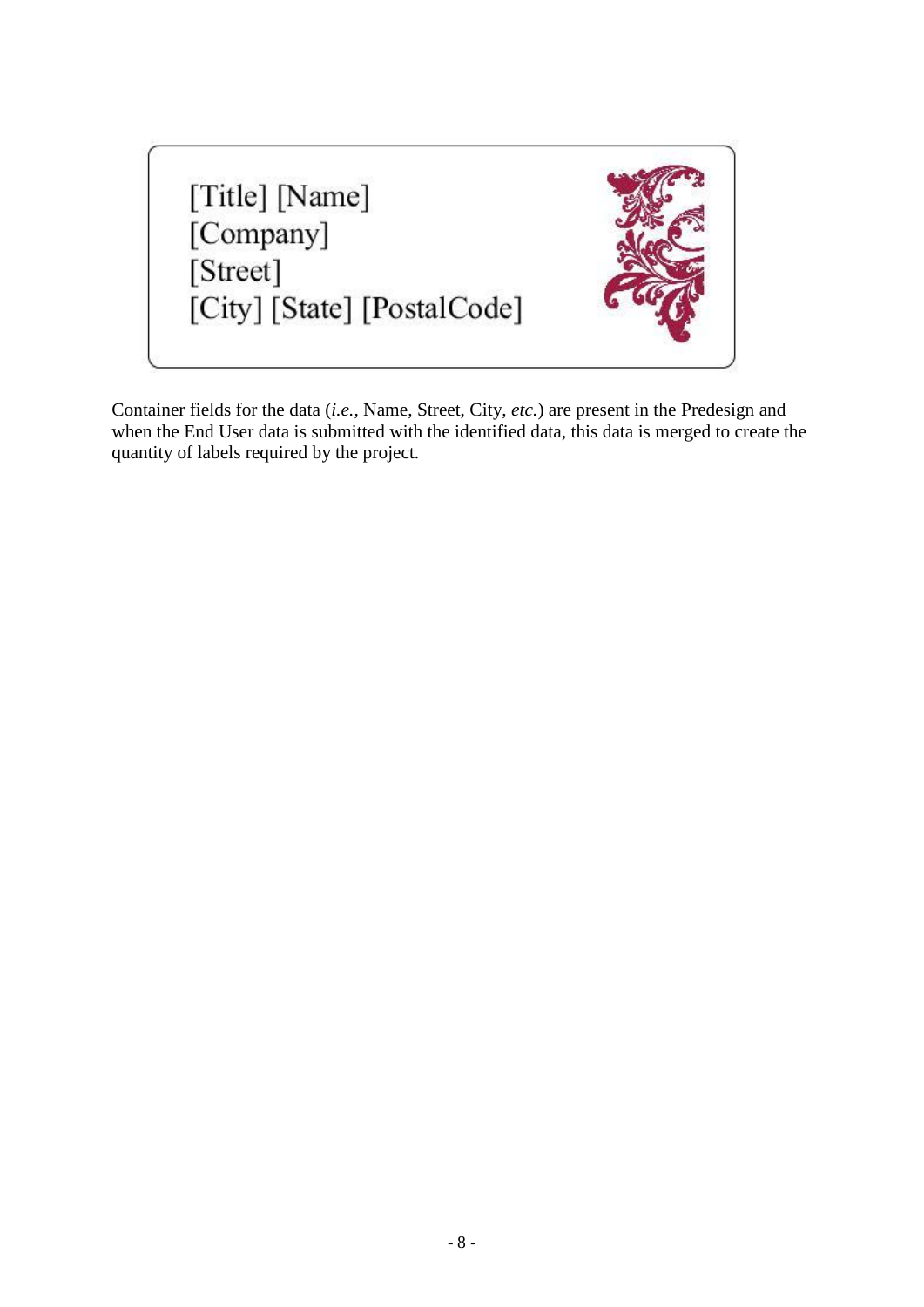## **EXHIBIT B**